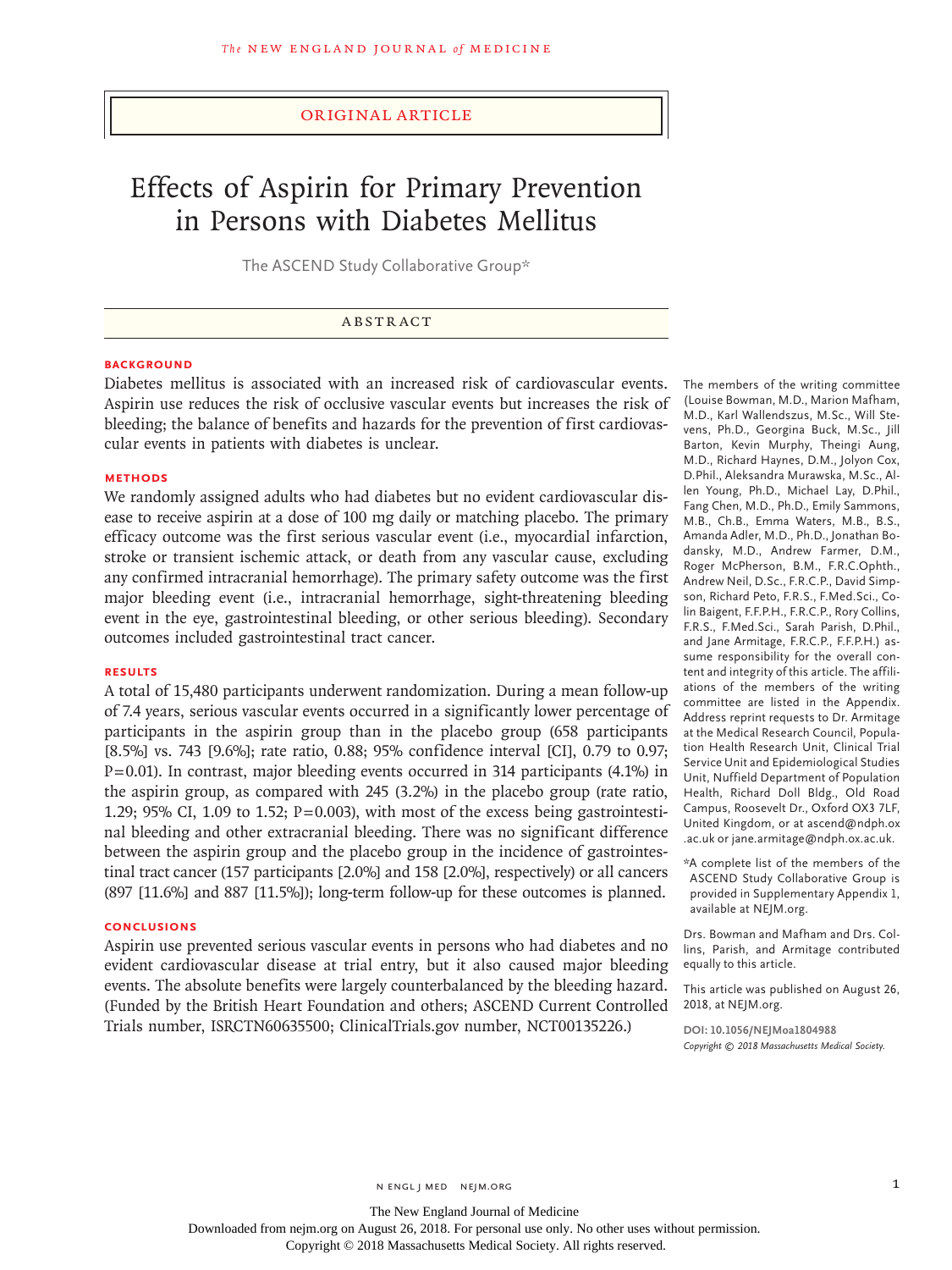$\prod_{\text{all}}$ t is well established that aspirin use is beneficial for patients with cardiovascular disease, but it is less clear that there is overall benefit in persons who have not yet had a cardiovascular event.<sup>1,2</sup> Patients with diabetes mellitus have a risk of vascular events that is two to three times as high as the risk among those without diabetes,<sup>3</sup> but most of the estimated 400 million persons with diabetes worldwide do not have manifest vascular disease.4

The 2009 Antithrombotic Trialists' Collaboration meta-analysis involving 95,000 patients in six primary prevention trials showed that assignment to aspirin use led to a 12% (95% confidence interval [CI], 6 to 18) lower risk of serious vascular events than control.<sup>1</sup> On average, however, the approximate 50% higher risk of bleeding with aspirin use than with control counterbalanced much of the benefit in these low-risk patients. Only approximately 4% of participants in those trials had diabetes, and the lower relative risk among them was similar to that observed among participants without diabetes (as was also observed in the context of secondary prevention). Likewise, the higher relative risk of bleeding with aspirin use than with control was similar among persons with diabetes and those without diabetes.

Since the analyses of the Antithrombotic Trialists' Collaboration, four trials of aspirin use for primary prevention (two specifically involving patients with diabetes<sup>5,6</sup> and two in broader populations<sup>7,8</sup>) have been reported; none showed a clear benefit or reported detailed information regarding bleeding events, so the balance of benefits and risks associated with aspirin use for primary prevention among persons with diabetes remains uncertain. Partly as a result of these studies, there has been speculation that diabetes may be associated with reduced efficacy of the antiplatelet effects of aspirin.<sup>9</sup>

Retrospective meta-analyses of selected randomized trials of mainly low-dose aspirin have suggested that aspirin use may result in an incidence of cancer or death from cancer that is 15 to 20% lower than that with control.10-13 In particular, reductions of 30 to 40% in the incidence of gastrointestinal cancers (particularly colorectal cancer) were observed, with the effects appearing to increase with more prolonged exposure and with longer follow-up up to 20 years. Data from randomized trials of sufficient size and duration

will be useful in assessing any effects of aspirin use on cancer more reliably. We performed the ASCEND (A Study of Cardiovascular Events in Diabetes) randomized trial to assess the efficacy and safety of enteric-coated aspirin at a dose of 100 mg daily, as compared with placebo, in persons who had diabetes without manifest cardiovascular disease at trial entry. Using a factorial design in the same trial, we also randomly assigned the patients to receive a daily regimen of either n−3 fatty acids, administered as 1-g capsules, or placebo, findings that are now reported elsewhere in the *Journal*. 14

#### METHODS

#### **Trial Oversight**

ASCEND was designed and conducted by independent investigators in the Clinical Trial Service Unit at the University of Oxford (the regulatory trial sponsor). The trial methods, characteristics of the participants, and data analysis plan (including outcome definitions) have been reported previously.15,16 The protocol (available with the full text of this article at NEJM.org) was approved by the North West Multicenter Research Ethics Committee. The trial was funded by the British Heart Foundation. The aspirin and matching placebo (along with funding for packaging) were provided by Bayer (Germany), and Solvay, Abbott, and Mylan provided the n−3 fatty acid and placebo capsules and some funding for packaging. Bayer (Germany) commented on the design of the trial, and both Bayer and Mylan commented on the draft of the manuscript but had no part in the collection, handling, analysis, or interpretation of the data or in the decision to submit the manuscript for publication. The manuscript was prepared by the writing committee and reviewed and approved for submission for publication by the steering committee. The first and last members of the writing committee vouch for the accuracy and completeness of the data and analyses and for the fidelity of the trial to the protocol and the data analysis plan.

#### **Data Sharing**

Deidentified data about the individual participants are to be shared with the Antithrombotic Trialists' Collaboration for meta-analysis. Requests for data sharing will be handled in line with the data access and sharing policy of the Nuffield Depart-

2 N ENGL J MED NEJM.ORG

The New England Journal of Medicine

Downloaded from nejm.org on August 26, 2018. For personal use only. No other uses without permission.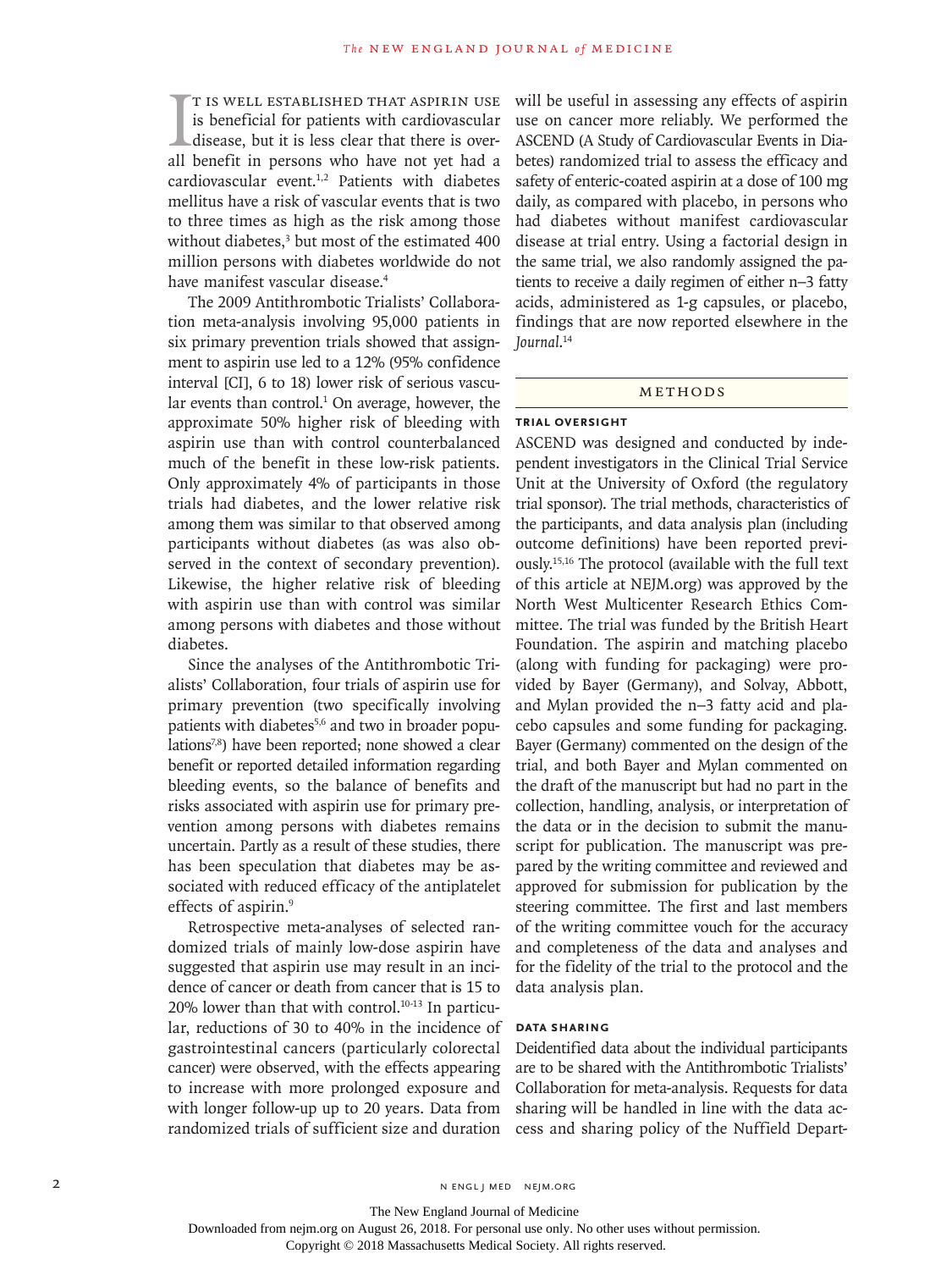ment of Population Health, University of Oxford (www.ndph.ox.ac.uk/about/data-access-policy).

#### **Participants**

Men and women at least 40 years of age were considered to be eligible if they had received a diagnosis of diabetes mellitus (any type) and did not have known cardiovascular disease and if there was substantial uncertainty about whether antiplatelet therapy would confer worthwhile benefit. Key exclusion criteria were a clear indication for aspirin or a contraindication to aspirin or the presence of other clinically significant conditions that might limit adherence to the trial regimen for at least 5 years. All the participants provided written informed consent.

# **Procedures**

Potential participants were identified from regional diabetes registers or general practices from around the United Kingdom and were sent a screening questionnaire. Those who returned the questionnaire indicating that they were willing and eligible to participate entered a prerandomization run-in phase, during which placebo aspirin (and placebo n−3 fatty acids) was supplied. Their family doctor was informed of their potential participation, and they were sent a kit to obtain blood and urine samples and to record blood pressure, height, and weight. After this run-in period of 8 to 10 weeks, participants remained eligible if they returned a randomization questionnaire confirming their willingness to continue, they still met the eligibility criteria, and they had adhered to the trial regimen.

Using minimized randomization, we then assigned eligible participants to receive 100 mg of aspirin once daily or a matching placebo tablet<sup>16</sup>; participants were also assigned to receive 1-g capsules containing n−3 fatty acid once daily or a matching placebo capsule. The participants were then mailed a 6-month supply of aspirin or placebo tablets and n−3 fatty acids or placebo capsules, as appropriate.

After randomization, we sent follow-up questionnaires and appropriate tablets and capsules to participants every 6 months until the end of the trial. In these questionnaires, we sought information regarding all serious adverse events (including potential trial outcomes), adherence to the trial regimen, use of nontrial antiplatelet or anticoagulant therapy, nonserious adverse events resulting in discontinuation of the trial regimen, and any symptomatic bleeding episodes for which patients saw a doctor. After a mean follow-up of 2.5 years, we requested blood and urine samples, along with measures of blood pressure and weight, from 1800 randomly selected participants. (Details are provided in the Methods section in Supplementary Appendix 1, available at NEJM.org.)

# **Outcomes**

While recruitment was still ongoing, we modified the original primary outcome to include transient ischemic attack in the definition of serious vascular event, a change that was made to increase the statistical power of the trial. Thus, the prespecified primary efficacy outcome was the first serious vascular event, which was defined as a composite of nonfatal myocardial infarction, nonfatal stroke (excluding confirmed intracranial hemorrhage) or transient ischemic attack, or death from any vascular cause (excluding confirmed intracranial hemorrhage). The primary safety outcome was the first occurrence of any major bleeding event, which was defined as a composite of any confirmed intracranial hemorrhage, sight-threatening bleeding event in the eye, gastrointestinal bleeding, or any other serious bleeding (i.e., a bleeding event that resulted in hospitalization or transfusion or that was fatal). Secondary outcomes were gastrointestinal tract cancer (overall and excluding those occurring during the first 3 years of follow-up) and the composite of any serious vascular event or any arterial revascularization procedure.

All the reports of possible primary or secondary outcomes were adjudicated centrally by clinicians who were unaware of the trial-group assignments in accordance with prespecified definitions. The data analysis plan prespecified that analyses would be based on all the confirmed events plus unrefuted events (see the Methods section in Supplementary Appendix 1).

# **Statistical Analysis**

The data analysis plan was finalized by the steering committee and was published<sup>16</sup> while all the members were still unaware of the trial results according to group assignment (except for the statistician, who was aware of these assignments and who was not involved in development of the data analysis plan). In addition to revising the definition of serious vascular events to include

The New England Journal of Medicine

Downloaded from nejm.org on August 26, 2018. For personal use only. No other uses without permission.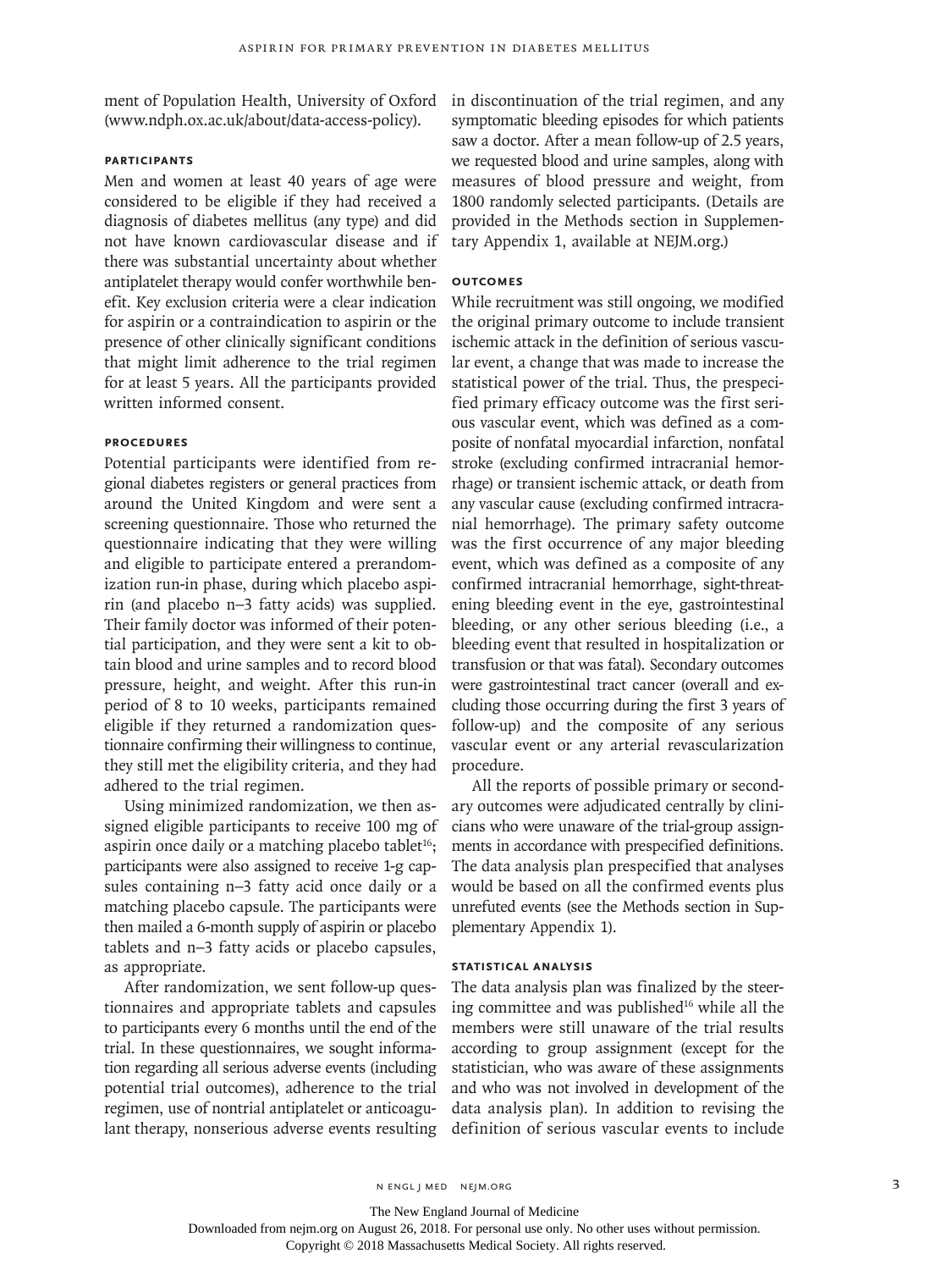transient ischemic attack, the sample was increased to at least 15,000 participants and the duration of follow-up was increased to at least 7 years to increase the power of the trial. (Details are provided in the Methods section in Supplementary Appendix 1.)

On the basis of an event rate of 1.2 to 1.3% per year, as observed in both groups combined when recruitment was complete, we determined that 7.5 years of the scheduled trial regimen would provide the trial with 90% power, at a P value of less than 0.05, to detect a 15% difference between the treatment groups in the risk of a serious vascular event. The expected number of gastrointestinal tract cancers was estimated to provide the trial with 60% power to detect a 30% lower risk in the aspirin group than in the placebo group during this period, but the prespecified focus for assessing the effects on cancer is 5 and 10 years after the end of the scheduled intervention phase.

We used log-rank methods to conduct intention-to-treat comparisons in time-to-event analyses of the first occurrence of each type of event of interest among participants in the aspirin group as compared with those in the placebo group. $17,18$ A two-tailed P value of less than 0.05 was considered to indicate statistical significance for the primary efficacy and safety outcomes. It was prespecified that the combined secondary outcome of serious vascular event or revascularization would be used for any subgroup analyses. We made allowance for multiple hypothesis testing in the interpretation of secondary and exploratory outcomes, with no formal adjustment to the P values. Consequently, the results are reported as point estimates and 95% confidence intervals that have not been adjusted for multiple comparisons, so the confidence intervals should not be used to infer definitive treatment effects within subgroups or with regard to secondary outcomes.

The baseline 5-year risk of vascular events among participants was categorized into three groups — less than 5%, 5% to less than 10%, and 10% or more — with the use of a risk score that had been developed with the use of Poisson regression. Details regarding this and other secondary and exploratory assessments are provided in the data analysis plan $16$  and in Supplementary Appendix 1. The Clinical Trial Service Unit at the University of Oxford holds the full database and performed all the analyses.

#### Results

# **Trial Participants**

From June 2005 through July 2011, a total of 15,480 participants underwent randomization. The main prognostic characteristics of the participants were well balanced between the randomized groups (Table 1, and Tables S1 and S2 in Supplementary Appendix 1). Aspirin use before screening was reported by 5508 participants overall (35.6%), but the treating doctor and the participant were sufficiently uncertain about its value to agree to randomization between aspirin and placebo.

At the end of the scheduled follow-up period, complete follow-up data were available for 15,341 participants (99.1%) who had undergone randomization (Fig. S1 and Table S3 in Supplementary Appendix 1). The mean follow-up was 7.4 years, which yielded 57,000 person-years in the aspirin group and 56,945 person-years in the placebo group. Adjudication was complete for more than 90% of the primary and secondary outcomes.

# **Adherence and Effects on Vascular Risk Factors**

The estimated mean adherence (weighted according to person-years at risk for a serious vascular event) to the assigned regimen was 70% in the aspirin group and 70% in the placebo group. During follow-up, adherence to the aspirin regimen declined while the use of nontrial aspirin and other antiplatelet treatment increased. The estimated mean between-group difference in the rate of use of trial aspirin or nontrial aspirin or other antiplatelet treatment was 69 percentage points (Table S4 in Supplementary Appendix 1). The reasons for discontinuation of the trial regimen are shown in Table S5 in Supplementary Appendix 1. The use of nontrial medications (as reported at randomization and after a mean follow-up of 6.7 years) was similar in the two groups (Table S6 in Supplementary Appendix 1).

Table S7 in Supplementary Appendix 1 shows data regarding various vascular risk factors at a mean of 2.5 years after randomization in the selected subgroup of approximately 1000 participants who were broadly representative of the trial population. Findings were similar in the two trial groups except for small differences in the systolic blood pressure and the estimated glomerular fil-

The New England Journal of Medicine

Downloaded from nejm.org on August 26, 2018. For personal use only. No other uses without permission.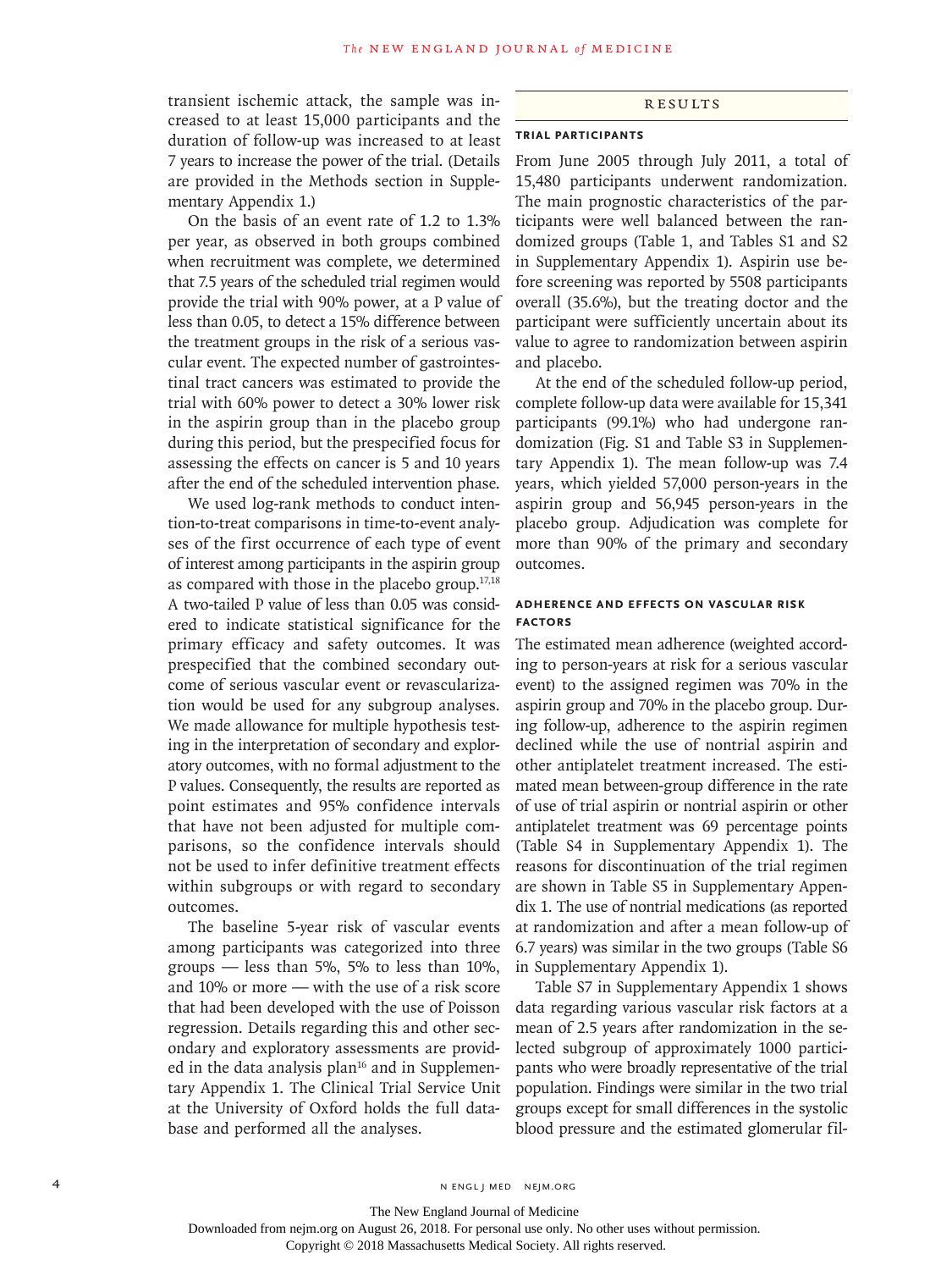| Table 1. Key Characteristics of the Participants at Baseline.* |                                      |                               |  |  |
|----------------------------------------------------------------|--------------------------------------|-------------------------------|--|--|
| Characteristic                                                 | <b>Aspirin Group</b><br>$(N = 7740)$ | Placebo Group<br>$(N = 7740)$ |  |  |
| Age                                                            |                                      |                               |  |  |
| $Mean - yr$                                                    | $63.2 + 9.2$                         | $63.3 + 9.2$                  |  |  |
| Distribution - no. (%)                                         |                                      |                               |  |  |
| $<$ 60 yr                                                      | 2795 (36.1)                          | 2795 (36.1)                   |  |  |
| 60 to <70 yr                                                   | 3123(40.3)                           | 3124(40.4)                    |  |  |
| $\geq 70$ yr                                                   | 1822 (23.5)                          | 1821 (23.5)                   |  |  |
| Male sex - no. (%)                                             | 4843 (62.6)                          | 4841 (62.5)                   |  |  |
| White race - no. (%) <sup>+</sup>                              | 7467 (96.5)                          | 7468 (96.5)                   |  |  |
| Body-mass indext:                                              |                                      |                               |  |  |
| Mean                                                           | $30.8 + 6.2$                         | $30.6 \pm 6.3$                |  |  |
| Distribution - no. (%)                                         |                                      |                               |  |  |
| $<$ 25                                                         | 1080 (14.0)                          | 1169 (15.1)                   |  |  |
| 25 to $<$ 30                                                   | 2753 (35.6)                          | 2776 (35.9)                   |  |  |
| >30                                                            | 3665 (47.4)                          | 3536 (45.7)                   |  |  |
| Unknown                                                        | 242(3.1)                             | 259(3.3)                      |  |  |
| Smoking status - no. (%)                                       |                                      |                               |  |  |
| Current smoker                                                 | 639(8.3)                             | 640 (8.3)                     |  |  |
| Former smoker                                                  | 3526 (45.6)                          | 3525 (45.5)                   |  |  |
| Never smoked                                                   | 3489 (45.1)                          | 3488 (45.1)                   |  |  |
| Unknown                                                        | 86(1.1)                              | 87(1.1)                       |  |  |
| Participant-reported hypertension - no. (%)                    | 4766 (61.6)                          | 4767 (61.6)                   |  |  |
| Aspirin use before screening - no. (%)                         | 2740 (35.4)                          | 2768 (35.8)                   |  |  |
| Statin use - no. (%)                                           | 5854 (75.6)                          | 5799 (74.9)                   |  |  |
| Type 2 diabetes - no. (%) §                                    | 7282 (94.1)                          | 7287 (94.1)                   |  |  |
| Duration of diabetes                                           |                                      |                               |  |  |
| Median (interquartile range) — yr                              | $7(3-13)$                            | $7(3-13)$                     |  |  |
| Distribution - no. (%)                                         |                                      |                               |  |  |
| $<9$ yr                                                        | 4337 (56.0)                          | 4322 (55.8)                   |  |  |
| $\geq 9$ yr                                                    | 2976 (38.4)                          | 2989 (38.6)                   |  |  |
| Unknown                                                        | 427 (5.5)                            | 429 (5.5)                     |  |  |
| Systolic blood pressure                                        |                                      |                               |  |  |
| Mean — mm Hg                                                   | $136.1 \pm 15.2$                     | $136.2 \pm 15.3$              |  |  |
| Distribution - no. (%)                                         |                                      |                               |  |  |
| $<$ 130 mm Hg                                                  | 1694 (21.9)                          | 1700 (22.0)                   |  |  |
| $\geq$ 130 to <140 mm Hg                                       | 1550 (20.0)                          | 1541 (19.9)                   |  |  |
| $\geq$ 140 mm Hg                                               | 2263 (29.2)                          | 2292 (29.6)                   |  |  |
| Unknown                                                        | 2233 (28.9)                          | 2207 (28.5)                   |  |  |
| Vascular risk score — no. $(\%) \P$                            |                                      |                               |  |  |
| Low                                                            | 3128 (40.4)                          | 3136 (40.5)                   |  |  |
| Moderate                                                       | 3294 (42.6)                          | 3254 (42.0)                   |  |  |
| High                                                           | 1318 (17.0)                          | 1350 (17.4)                   |  |  |

\* Plus–minus values are means ±SD. Numbers and percentages are shown for categorical variables, and means or medians (with interquartile ranges) for continuous variables. There were no significant differences between the assigned groups. Percentages may not total 100 because of rounding.

† Race and ethnic group were reported by the participant. Other groups were Indian, Pakistani, or Bangladeshi (1% of participants), African or Caribbean (1%), and other or unknown (1%).

‡ The body-mass index (the weight in kilograms divided by the square of the height in meters) was based on values for height and weight that were reported by the participants.

§ The presence of type 2 diabetes was based on a broad clinical definition involving the age of the participant at the diagnosis of diabetes, the use of insulin within 1 year after diagnosis, and the body-mass index.

¶ We categorized the predicted 5-year risk of serious vascular event (including transient ischemic attack) without the use of aspirin or n−3 fatty acids as follows: low risk as less than 5%, moderate risk as 5% to less than 10%, and high risk as 10% or more.

n engl j med nejm.org 5

The New England Journal of Medicine

Downloaded from nejm.org on August 26, 2018. For personal use only. No other uses without permission.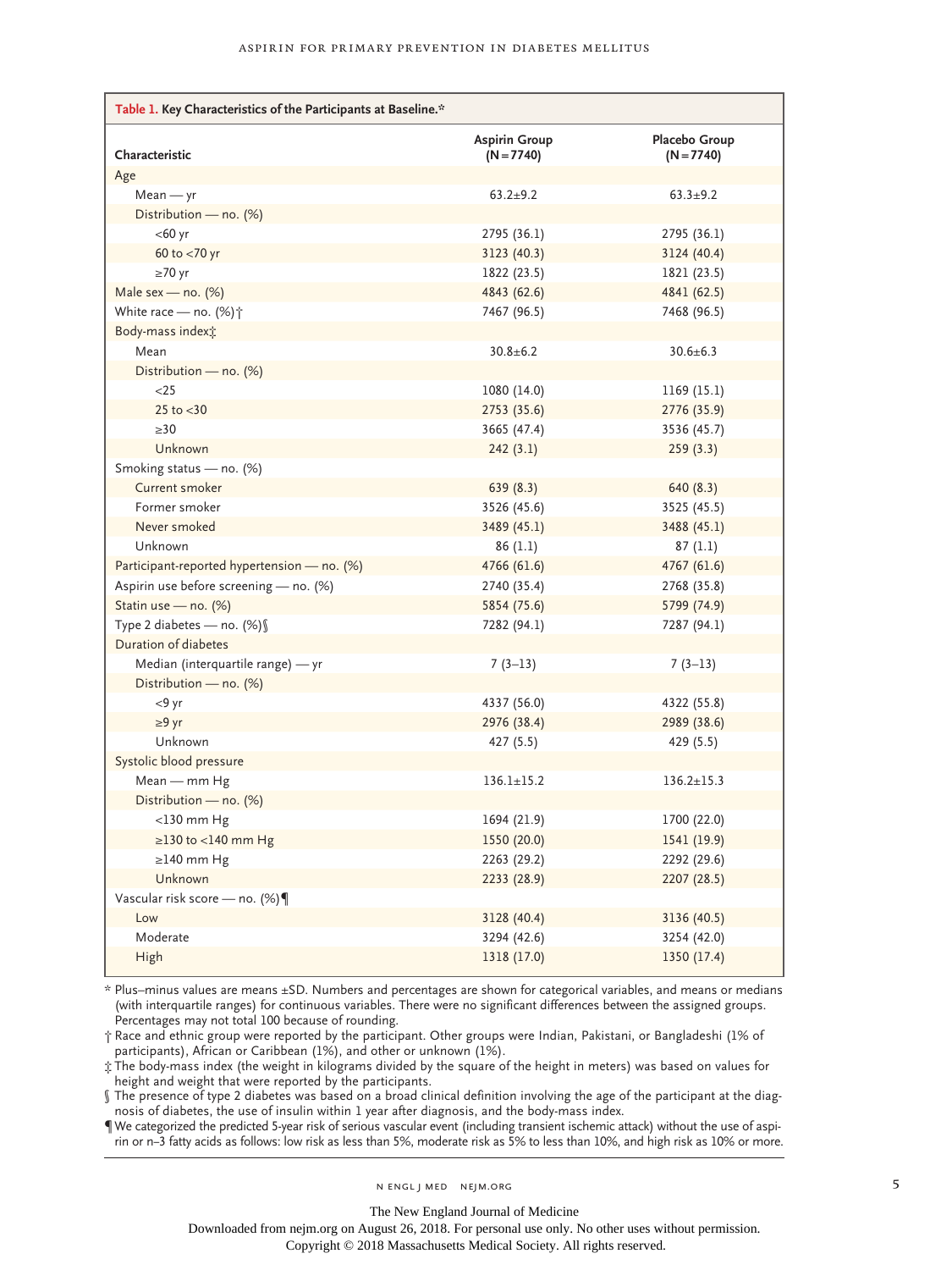tration rate, which may well be chance findings given the multiple comparisons.

# **Effects on the Primary and Secondary Vascular Outcomes**

During the scheduled intervention period, the primary efficacy outcome occurred in a significantly lower percentage of participants in the aspirin group than in the placebo group (658 [8.5%] vs. 743 [9.6%]; rate ratio, 0.88; 95% CI, 0.79 to 0.97; P=0.01) (Fig. 1A). In exploratory analyses, the risk difference was seen mainly in the first 5 years, with no further gain subsequently in the number of participants avoiding an event (Fig. 1B). The effects on the components of the primary efficacy outcome and the secondary outcome of serious vascular event or any arterial revascularization are shown in Figure 2. Prespecified exploratory analyses showed no significant effect of aspirin use, as compared with placebo, on the rate of death from all vascular causes combined, which represented approximately 30% of all deaths (Fig. S2 in Supplementary Appendix 1).

# **Effects on the Primary Safety Outcome and Other Bleeding**

There was a significant adverse effect of assignment to the aspirin group, as compared with the placebo group, on the incidence of major bleeding (314 participants [4.1%] vs. 245 [3.2%]; rate ratio, 1.29; 95% CI, 1.09 to 1.52; P=0.003) (Fig. 2). Exploratory analyses did not suggest an attenuation of the effect on bleeding over time (Fig. S3 in Supplementary Appendix 1). Of the first major bleeding events, 41.3% were gastrointestinal (of which 62.3% were in the upper gastrointestinal tract, 32.9% were in the lower gastrointestinal tract, 2.2% were perforations, and 2.6% were undetermined), 21.1% were sight-threatening bleeding events in the eye, 17.2% were intracranial bleeding events, and 20.4% were bleeding events in other sites (mainly hematuria and epistaxis that met the definition of major bleeding). The incidence of fatal bleeding events was similar among persons in the aspirin group and among those in the placebo group (19 participants [0.2%] and 16 [0.2%], respectively), as was the incidence of hemorrhagic stroke (25 [0.3%] and 26 [0.3%]) (Table S8 in Supplementary Appendix 1).

# **Effects on Vascular Events and Bleeding According to Baseline Characteristics**

In exploratory analyses, the proportional effects of aspirin use on the combined outcome of serious vascular events or revascularization and on the safety outcome of major bleeding did not show clear evidence of variation according to particular baseline characteristics (with allowance for multiple comparisons). In particular, neither outcome varied according to group assignment with regard to n−3 fatty acids or to the vascular risk group at baseline (Figs. S4 and S5 in Supplementary Appendix 1). Figure 3 shows that the incidence of a major bleeding event increased with vascular risk. Substantial uncertainty around the observed number of events caused and avoided results from small numbers and differences in adherence. Figure S6 in Supplementary Appendix 1 shows the predicted absolute effects with extrapolation to full adherence to the trial regimen.

# **Effects on Other Vascular and Microvascular Outcomes**

Results of exploratory analyses of the effects of aspirin use on other vascular and selected microvascular outcomes are shown in Figure S7 and Table S9 in Supplementary Appendix 1. The results regarding the vascular events show trends that are generally similar to those regarding serious vascular events. There was no apparent effect of aspirin use on selected microvascular events.

# **Effects on Cancer and Other Nonvascular Outcomes**

There was no between-group difference in the risk of gastrointestinal tract cancer, nor was there a suggestion of an effect emerging with longer follow-up (Fig. S8 in Supplementary Appendix 1). The trial groups also did not differ significantly with regard to the risk of fatal or nonfatal cancer overall or at particular sites (Table 2, and Fig. S9 in Supplementary Appendix 1) or with regard to the risks of death overall or death from cancer or from all nonvascular causes (Fig. S2 in Supplementary Appendix 1). Searchable tabulations of the serious adverse events (fatal and nonfatal combined) are provided in Supplementary Appendix 2, available at NEJM.org. They are grouped on the basis of the *Medical Dictionary for Regulatory Activities*, version 14.0, classification system, according to system organ class.

The New England Journal of Medicine

Downloaded from nejm.org on August 26, 2018. For personal use only. No other uses without permission.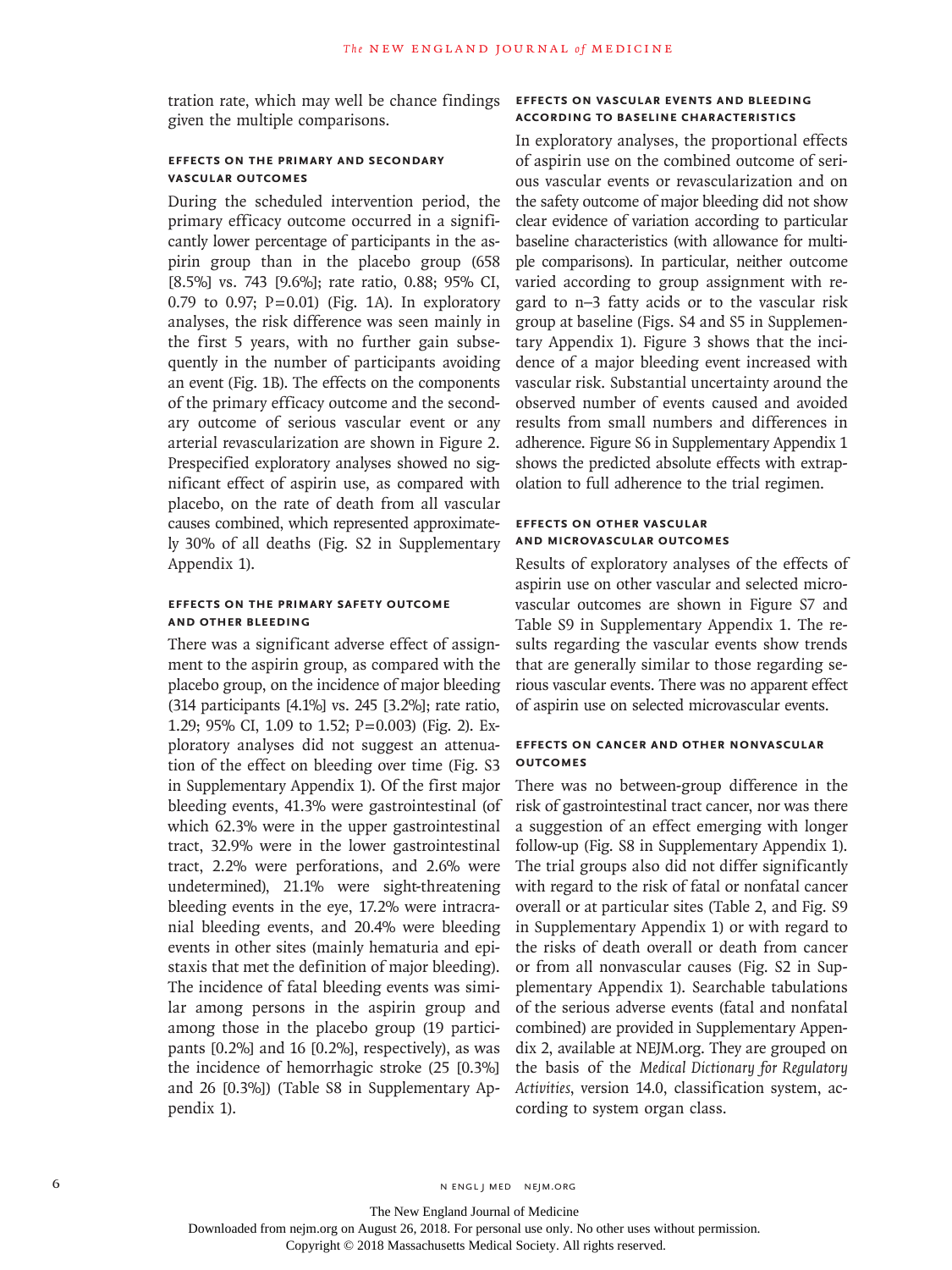# Discussion

In this trial involving persons who had diabetes

without manifest cardiovascular disease, assign-placebo but also in a risk of major bleeding that ment to the use of aspirin at a dose of 100 mg daily for 7.4 years resulted in a risk of serious vascular events that was 12% lower than that with



#### **Figure 1. First Serious Vascular Event during Follow-up.**

Panel A shows a Kaplan–Meier plot of the first serious vascular event (a composite of nonfatal myocardial infarction, nonfatal ischemic stroke or transient ischemic attack, or death from any vascular cause, excluding confirmed intracranial hemorrhage) during follow-up. The numbers of participants at risk at the start of each year of follow-up are shown, along with the cumulative number (±SE) of participants per 1000 in the aspirin group as compared with the placebo group who avoided events. The inset shows the same data on an expanded y axis. Panel B shows the rate ratios for the first serious vascular event among the participants in the aspirin group, as compared with those in the placebo group, according to the period of follow-up. The numbers at risk declined with each period of followup because of censoring, so the percentages are the number of events as a proportion of the number at risk at the start of each period. For each period of follow-up, rate ratios are plotted as squares, with the size of each square proportional to the amount of statistical information that was available; the horizontal lines represent 95% confidence intervals (not adjusted for multiple comparisons), and the dashed vertical line indicates the overall rate ratio for the effect of aspirin use on the first serious vascular event. For the prespecified composite period of follow-up, the rate ratio and corresponding 95% confidence interval are represented by a diamond. Squares or a diamond to the left of the solid vertical line indicate a benefit with aspirin use, but the comparison was significant (P<0.05) only if the horizontal line or diamond does not overlap with the solid vertical line. The test for trend across years was significant ( $\chi^2$ =6.24; P=0.01).

n engl j med nejm.org 7

The New England Journal of Medicine Downloaded from nejm.org on August 26, 2018. For personal use only. No other uses without permission.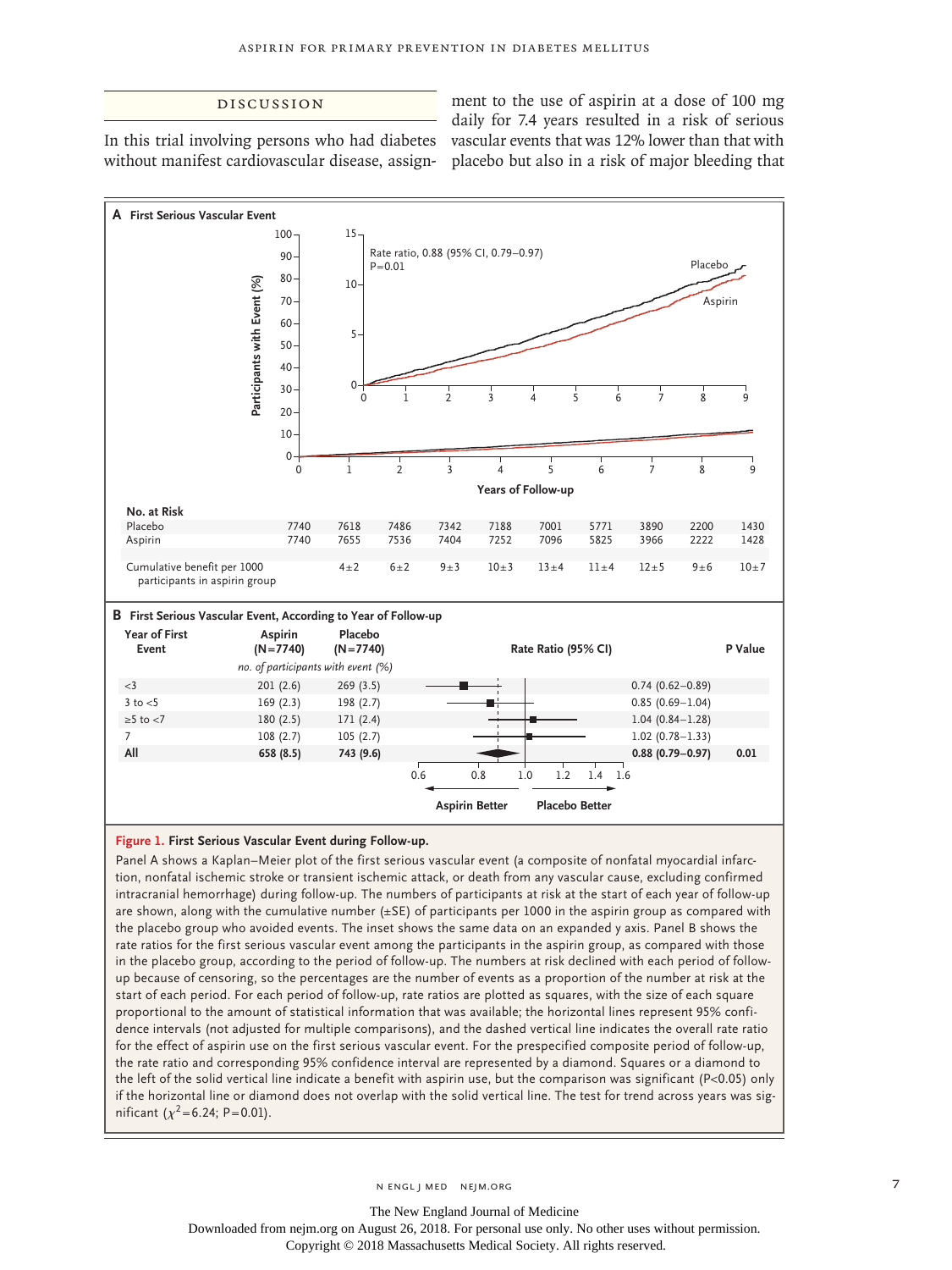

**Figure 2. Effect of Assignment to Aspirin Group on Components of Serious Vascular Events, the Combined Outcome of Serious Vascular Event or Revascularization, and Major Bleeding and Its Components.**

The primary outcome was a serious vascular event (a composite of nonfatal myocardial infarction, nonfatal ischemic stroke or transient ischemic attack [TIA], or death from any vascular cause, excluding confirmed intracranial hemorrhage). Secondary outcomes were a serious vascular event or any coronary or noncoronary revascularization procedure. A single participant may have had multiple events and therefore may contribute information to more than one row. The size of each square for the rate ratio is proportional to the amount of statistical information that was available, the horizontal lines represent 95% confidence intervals, and the dashed vertical line indicates the overall rate ratio for the effect of aspirin use on the first serious vascular event. An arrow on the horizontal line indicates that the confidence interval exceeds the graph area. For composite outcomes, rate ratios and their corresponding 95% confidence intervals are represented by diamonds. Bold entries with diamonds show totals for all data listed above them. The effect of aspirin use on the components of the primary safety outcome of major bleeding event (a composite of intracranial hemorrhage, sight-threatening bleeding event in the eye, gastrointestinal bleeding, or other major bleeding event) is shown with the use of the same graphic conventions.

> was 29% higher. The lower risk of serious vascular events is similar to the risk that was reported previously in the Antithrombotic Trialists' Collaboration meta-analysis of primary prevention trials of similar doses of aspirin (which used slightly different outcome definitions; see the Methods section in Supplementary Appendix 1).<sup>1</sup> In contrast to those previous trials, there were high rates of the use of cardioprotective treatments among the participants in ASCEND, with the majority of participants taking statins and blood pressure–lowering therapy. Hence, the present trial provides a direct assessment of the balance of the benefits and hazards of aspirin use in a contemporary context.

> In our trial, factors such as the large number of participants and clinical outcomes, long duration of follow-up, the randomized, blinded design of the trial, and the almost complete follow-up

of the participants who underwent randomization have allowed reliable detection of these moderate but important effects on the incidence of vascular events and on both the severity and incidence of bleeding. Our findings do not support the hypothesis that persons with diabetes have a resistance to aspirin.<sup>9</sup> Although the proportional effects of aspirin use are likely to be generalizable to the wider population of persons with diabetes, the absolute event rates and adherence rates reflect this population of persons with well-treated diabetes. Overall, on the basis of the absolute percentage differences between the groups in the incidence of serious vascular events (1.1 percentage points lower in the aspirin group than in the placebo group) and in bleeding events (0.9 percentage points higher in the aspirin group), 91 patients would need to be treated to avoid a serious vascular event over a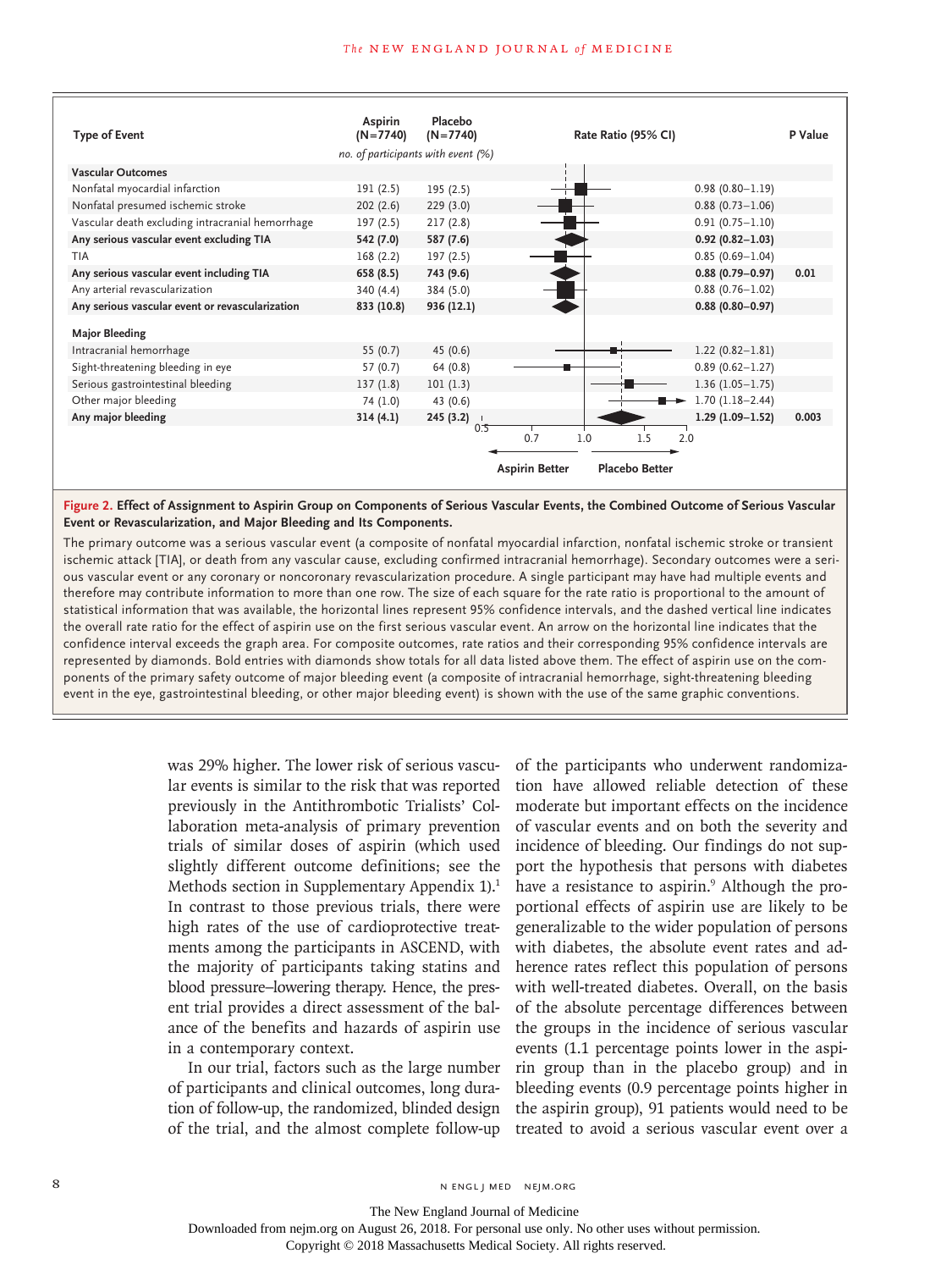

#### **Bleeding, According to Vascular Risk.**

Shown is the observed absolute incidence of serious vascular events or revascularization and of major bleeding events in the aspirin group, as compared with the placebo group, according to the three baseline levels of vascular risk (predicted 5-year risks of a serious vascular event, with low risk defined as <5%, moderate risk as 5% to <10%, and high risk as ≥10%), with data expressed as numbers

period of 7.4 years, and 112 to cause a major incidence of serious vascular events and bleedbleeding event.

These results of intention-to-treat analyses tend to underestimate the effect of actual aspirin use, both with respect to events avoided and bleeding events caused owing to a lack of full adherence to the regimen during the trial. Exploratory analyses comparing participants at different levels of vascular risk extrapolated the rate ratios in the intention-to-treat analysis to full adherence and assumed that the proportional effects on the

ing were the same across different levels of vascular risk. The results of these analyses provide a more reliable estimate of the absolute differences in the event rates resulting from aspirin use by applying the extrapolated overall rate ratios to the event rates with placebo in each risk group. On the basis of these assumptions, the predicted number of serious vascular events that would be avoided by participants actually taking aspirin was closely balanced by the predicted

The New England Journal of Medicine

Downloaded from nejm.org on August 26, 2018. For personal use only. No other uses without permission.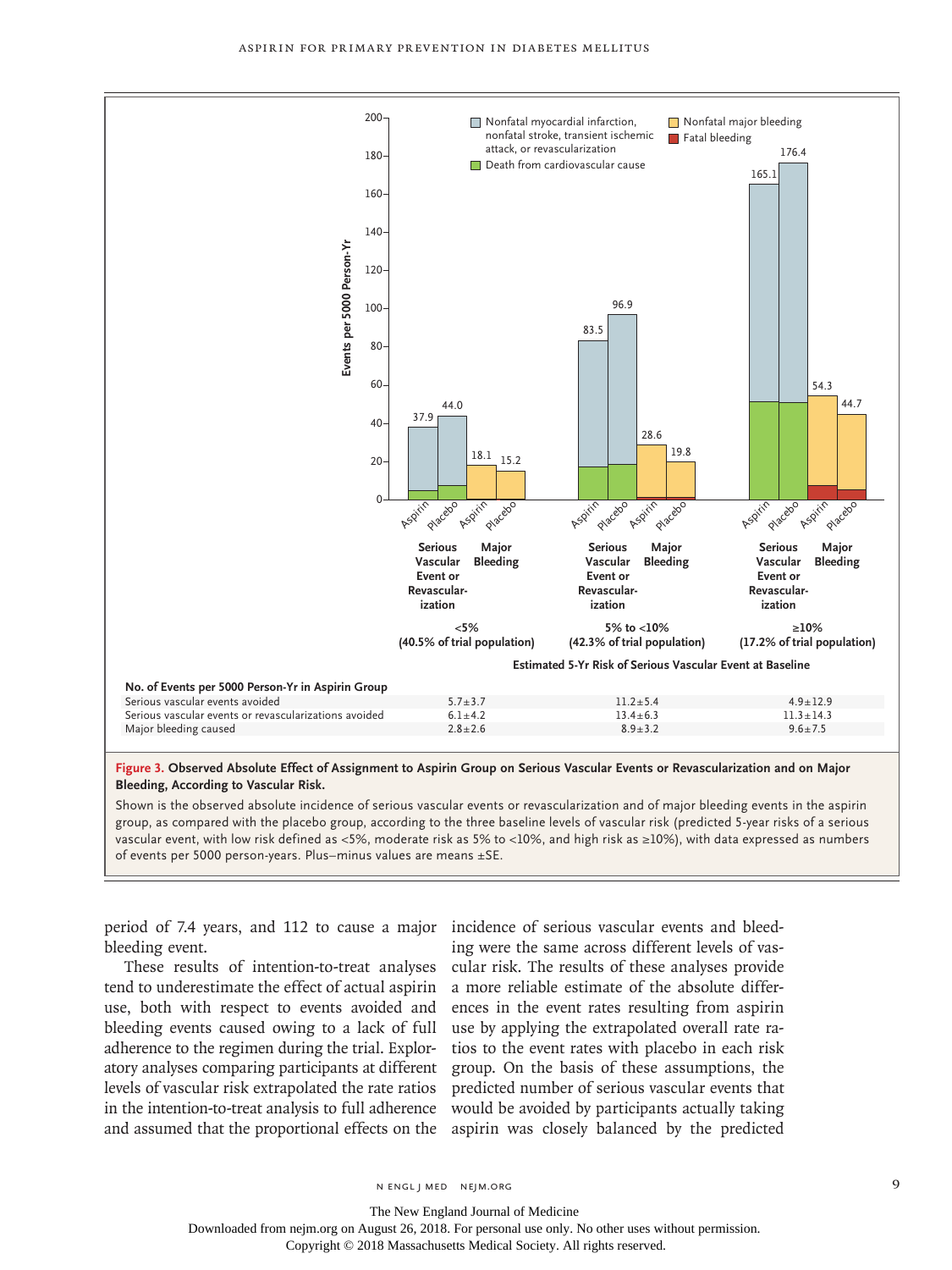| Table 2. Effect of Aspirin Use on the Incidence of Site-Specific Fatal or Nonfatal Cancer.* |                                      |                               |                     |  |
|---------------------------------------------------------------------------------------------|--------------------------------------|-------------------------------|---------------------|--|
| <b>Cancer Type</b>                                                                          | <b>Aspirin Group</b><br>$(N = 7740)$ | Placebo Group<br>$(N = 7740)$ | Rate Ratio (95% CI) |  |
|                                                                                             | no. of participants (%)              |                               |                     |  |
| Gastrointestinal tract cancer                                                               | 157(2.0)                             | 158(2.0)                      | $0.99(0.80 - 1.24)$ |  |
| Other gastrointestinal cancert                                                              | 87(1.1)                              | 82(1.1)                       | $1.06(0.78 - 1.43)$ |  |
| Respiratory cancer                                                                          | 101(1.3)                             | 103(1.3)                      | $0.98(0.74 - 1.29)$ |  |
| Genitourinary cancer                                                                        | 332(4.3)                             | 294 (3.8)                     | $1.13(0.97 - 1.32)$ |  |
| Hematologic cancer                                                                          | 88(1.1)                              | 86(1.1)                       | $1.02(0.76 - 1.38)$ |  |
| Breast cancer                                                                               | 97(1.3)                              | 96(1.2)                       | $1.01(0.76 - 1.34)$ |  |
| Melanoma                                                                                    | 50(0.6)                              | 59 (0.8)                      | $0.85(0.58 - 1.23)$ |  |
| Other cancer                                                                                | 25(0.3)                              | 30(0.4)                       | $0.83(0.49 - 1.41)$ |  |
| Unspecified cancer                                                                          | 26(0.3)                              | 31(0.4)                       | $0.84(0.50 - 1.41)$ |  |
| Any cancer <sup>+</sup>                                                                     | 897 (11.6)                           | 887 (11.5)                    | $1.01(0.92 - 1.11)$ |  |

\* The 95% confidence intervals were unadjusted for multiple comparisons. A single participant may have had multiple cancers. † Other gastrointestinal cancer includes hepatobiliary and pancreatic cancers.

‡ Any cancer excludes nonfatal nonmelanoma skin cancer and nonfatal recurrence of a cancer that had occurred before randomization.

number of major bleeding events caused, even among persons who had a 5-year vascular risk of 10% or more (Fig. S6 in Supplementary Appendix 1). A recent analysis suggesting a greater benefit of low-dose aspirin use on the incidence of vascular events among persons with a body weight of less than 70 kg was not confirmed in exploratory subgroup analyses (and, indeed, a trend in the opposite direction was observed).<sup>19</sup>

The assessment of the balance between the benefit and harm of aspirin use in the context of primary prevention is complicated by the difficulty of comparing the severity of the vascular events avoided and the bleeding events caused. For example, although transient ischemic attacks are minor in themselves, they are associated with increased risks of subsequent stroke and cognitive impairment.20 Approximately half the excess of bleeding was in the gastrointestinal tract, with approximately one third in the upper gastrointestinal tract. However, even near the end of the trial in 2016, only approximately one quarter of participants were receiving proton-pump inhibitors (PPIs). It is possible that bleeding rates among aspirin users might be lower if PPIs were routinely used in these persons, provided that longerterm trials of PPIs<sup>21,22</sup> confirm the substantial reductions in the incidence of bleeding in the upper gastrointestinal tract that has been seen in short-term studies, $23$  as well as confirming longterm safety.

Several meta-analyses of selected randomized trials of generally low-dose aspirin have suggested that aspirin use might reduce the risk of cancer — in particular, gastrointestinal tract cancer — by up to one third during long-term follow-up, with effects becoming apparent approximately 3 years after randomization.10,12,13,24 However, despite more than 7 years of aspirin treatment and follow-up in ASCEND, we found no evidence of a reduction in the incidence of gastrointestinal tract cancer or of cancer at any other site, even during the later years of follow-up. These analyses had limited statistical power to detect the hypothesized effects, so follow-up is being continued through central registries.

In conclusion, the use of low-dose aspirin led to a lower risk of serious vascular events than placebo among persons with diabetes who did not have evident cardiovascular disease at trial entry. However, the absolute lower rates of serious vascular events were of similar magnitude to the absolute higher rates of major bleeding, even among participants who had a high vascular risk. The use of low-dose aspirin did not result in a lower risk of gastrointestinal tract cancer or other

10 N ENGL J MED NEJM.ORG

The New England Journal of Medicine

Downloaded from nejm.org on August 26, 2018. For personal use only. No other uses without permission.